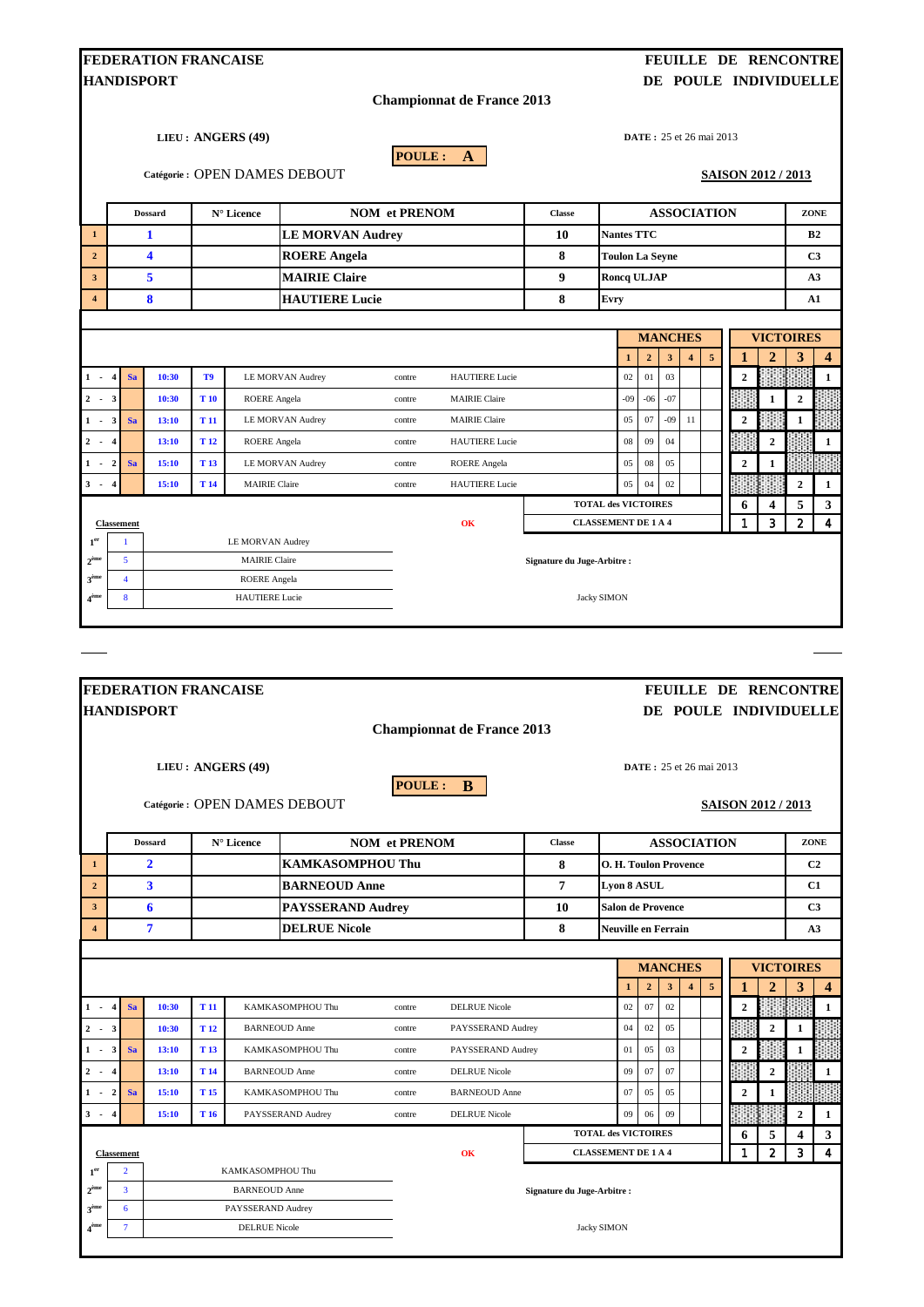## Commission Fédérale de Tennis de Table HANDISPORT

**Championnat de France 2013 - ANGERS (49) - 25 et 26 mai 2013**